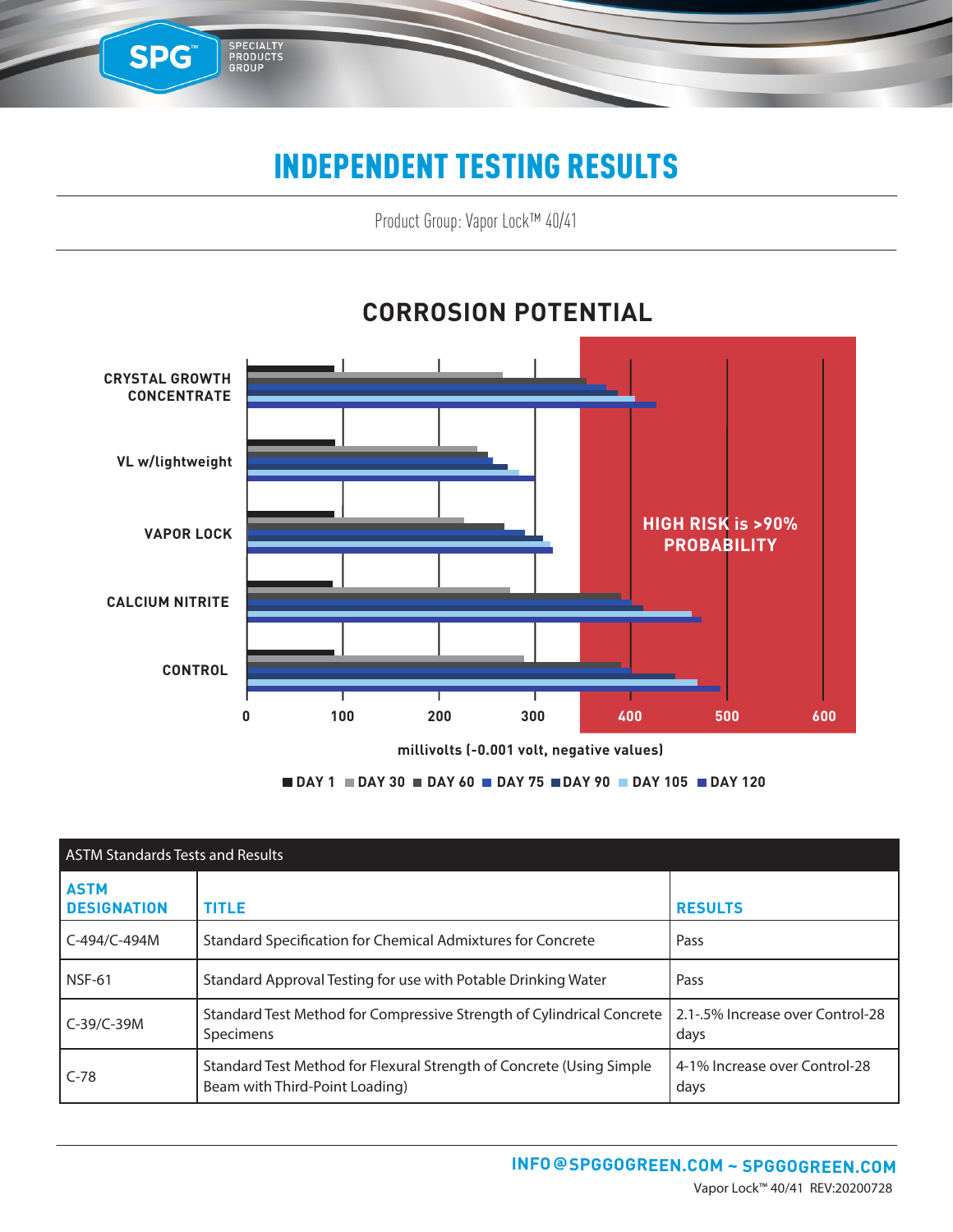#### INDEPENDENT TESTING RESULTS

SPG

SPECIALTY<br>PRODUCTS<br>GROUP

Product Group: Vapor Lock™ 40/41

| <b>ASTM Standards Tests and Results</b> |                                                                                                                                    |                                                              |
|-----------------------------------------|------------------------------------------------------------------------------------------------------------------------------------|--------------------------------------------------------------|
| <b>ASTM</b><br><b>DESIGNATION</b>       | <b>TITLE</b>                                                                                                                       | <b>RESULTS</b>                                               |
| C-138/C-138M                            | Standard Test Method for Density (Unit Weight), Yield, and Air Content<br>(Gravimetric) of Concrete                                | 1% Decrease over control-28<br>days                          |
| $C-143/C-143M$                          | Standard Test Method for Slump of Hydraulic- Cement Concrete                                                                       | 0% Change against Control                                    |
| C-157/C-157M                            | Standard Test Method for Length Change of Hardened Hydraulic-<br><b>Cement Mortar and Concrete</b>                                 | -0.021% Avg 3 Tests                                          |
| $C-231$                                 | Standard Test Method for Air Content of Freshly Mixed Concrete by the<br>Pressure Method                                           | 0.3% Increase over Control                                   |
| C-403/C-403M                            | Standard Test Method for Time of Setting of Concrete Mixtures by<br><b>Penetration Resistance</b>                                  | Initial set Vapor Lock decreased<br>setting time by 1 minute |
| C-403/C-403M                            | Standard Test Method for Time of Setting of Concrete Mixtures by<br><b>Penetration Resistance</b>                                  | Final set Vapor Lock decreased<br>setting time by 2 minutes  |
| C-666/C-666M                            | Standard Test Method for Resistance of Concrete to Rapid Freezing and<br>Thawing                                                   | 1.1% Improved Durability Factor<br>over Control              |
| D-5084                                  | Standard Test Methods for Measurement of Hydraulic Conductivity of<br>Saturated Porous Materials Using a Flexible Wall Permeameter | 40% Increase Over other WVRA<br>Products                     |
| D-5084                                  | Standard Test Methods for Measurement of Hydraulic Conductivity of<br>Saturated Porous Materials Using a Flexible Wall Permeameter | 500% Increase over Crystalline<br><b>Growth Admixture</b>    |
| D-5084                                  | Standard Test Methods for Measurement of Hydraulic Conductivity of<br>Saturated Porous Materials Using a Flexible Wall Permeameter | 1,000% Increase Over Control                                 |
| D-7102-06                               | Standard Test Method for determining the adhesive and cohesive                                                                     | Pass                                                         |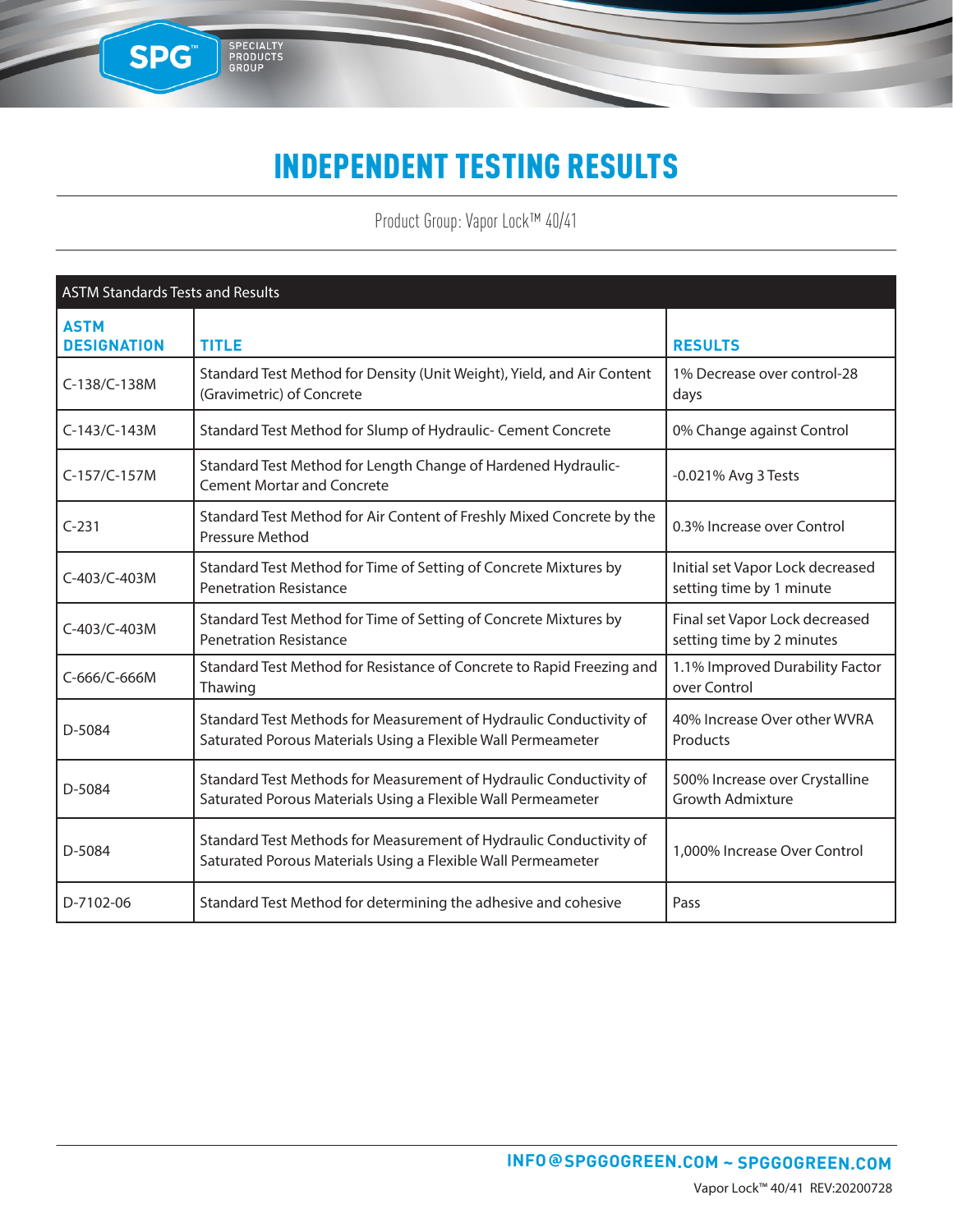## REPORT OF RESULTS FOR CONCRETE PERMEABILITY TESTING

SPG<sup>®</sup>

SPECIALTY<br>PRODUCTS<br>GROUP

Product: Vapor Lock Testing Program • TEC Services Project No: TEC • 16-1345 TEC Services Laboratory No: 17-124

| Table 1 - Concrete Theoretical Mix Designs and Plastic Properties |           |                                  |                          |                          |  |  |
|-------------------------------------------------------------------|-----------|----------------------------------|--------------------------|--------------------------|--|--|
|                                                                   |           | <b>MIX PROPORTIONS (LBS/YDS)</b> |                          |                          |  |  |
| <b>MATERIAL</b>                                                   |           | 17-124-C (Control Mix)           | 17-124-V (Vapor Lock)    | 17-124-E (Other)         |  |  |
| Lehigh Type I/II Cement                                           |           | 611                              | 611                      | 611                      |  |  |
| Vulcan - Lithonia Quarry #57                                      |           | 1,720                            | 1,720                    | 1,720                    |  |  |
| Lambert Sand                                                      |           | 1,248                            | 1,248                    | 1,248                    |  |  |
| Water                                                             |           | 324                              | 321                      | 320                      |  |  |
| Total                                                             |           | 3,903<br>3,900                   |                          | 3,899                    |  |  |
| Designed Air Content (%)                                          |           | 2.0                              | 2.0                      | 2.0                      |  |  |
| Designed Unit Weight (pcf)                                        |           | 144.56                           | 144.43<br>144.41         |                          |  |  |
| <b>ADMIXTURES</b>                                                 | <b>GS</b> | <b>ADMIXTURE DOSAGE</b>          |                          |                          |  |  |
| Vapor Lock™ (oz/yd)                                               | 1.085     |                                  | 61.1                     | $\overline{\phantom{0}}$ |  |  |
| Other (oz/yd)                                                     | 0.7       | $\overline{\phantom{a}}$         | $\overline{\phantom{a}}$ |                          |  |  |
| <b>PLASTIC PROPERTIES</b>                                         |           |                                  |                          |                          |  |  |
| Slump (inches)                                                    |           | $3\frac{1}{2}$                   | $\overline{4}$           | $\overline{4}$           |  |  |
| Unit Weight (pcf)                                                 |           | 146.5                            | 145.5                    |                          |  |  |
| Air Content (%)                                                   |           | 0.7                              | 1.3                      | 1.2                      |  |  |

| Table 2 - Results Summary of CRD-C 48-92 Water Permeability Testing    |                                                |            |                  |  |  |  |
|------------------------------------------------------------------------|------------------------------------------------|------------|------------------|--|--|--|
| Specimen Set ID                                                        | 17-124-C (Control Mix)   17-124-V (Vapor Lock) |            | 17-124-E (Other) |  |  |  |
| Age at time of Testing (days)                                          | 28                                             | 28         | 28               |  |  |  |
| Test Duration (days)                                                   | 28                                             | 28         | 28               |  |  |  |
| Diameter (in.)                                                         | 6.00                                           | 6.00       | 6.00             |  |  |  |
| Length (in.)                                                           | 6.00                                           | 6.00       | 6.00             |  |  |  |
| Flow Rate for Last 5 Days of Testing (ft <sup>3</sup> /sec)            | 0.365                                          | 0.222      | 0.287            |  |  |  |
| Water Permeability (ft <sup>3</sup> /sec)/ft <sup>2</sup> (ft head/ft) | 1.99E-11                                       | $1.21E-11$ | 1.56E-11         |  |  |  |
| Total Change in Volume of Water based on Readings (cm <sup>3</sup> )   | 199.50                                         | 94.97      | 168.31           |  |  |  |
| Total Volume of Water Passed through Specimen (cm <sup>3</sup> )       |                                                | $\Omega$   | 0                |  |  |  |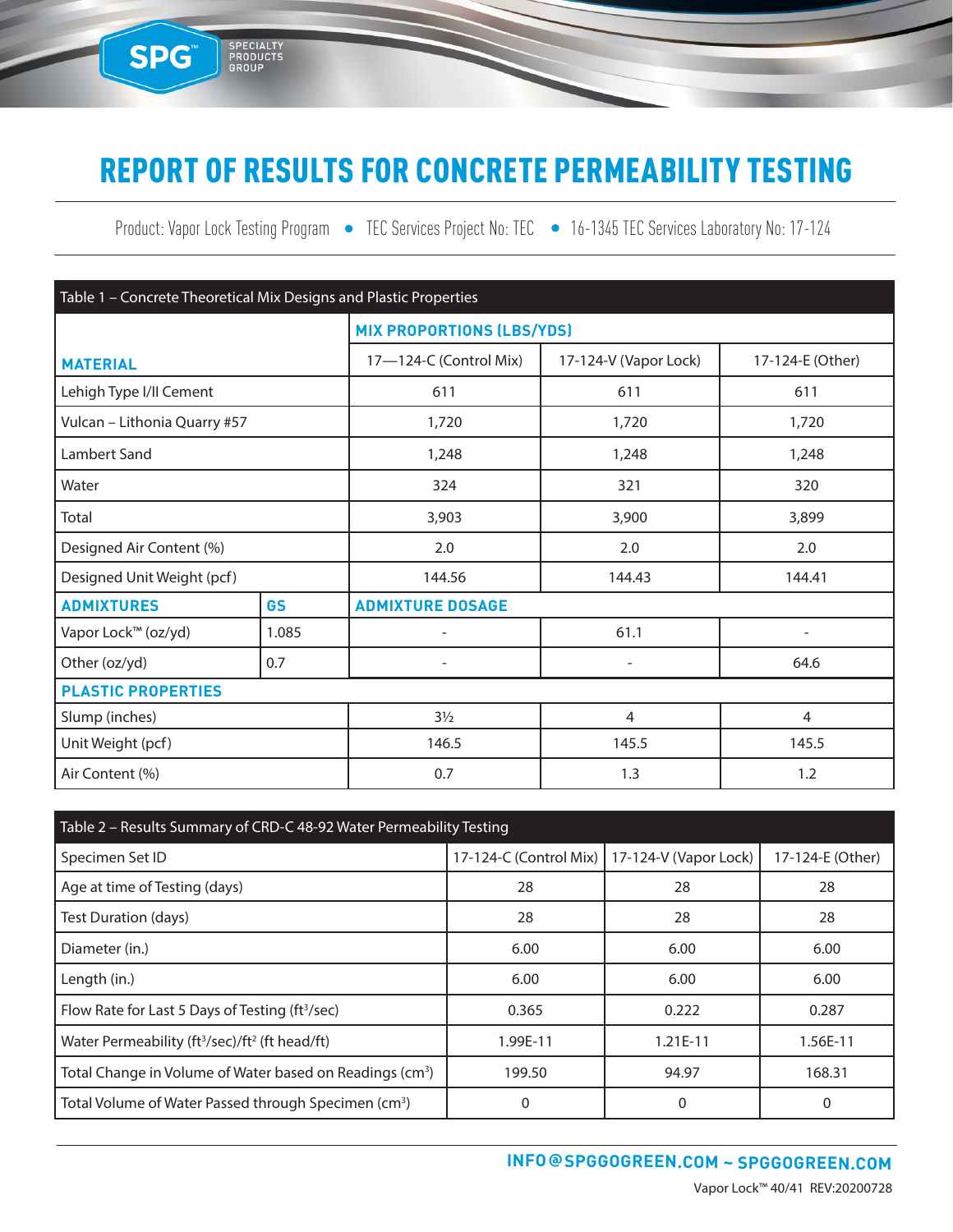### REPORT OF RESULTS FOR CONCRETE PERMEABILITY TESTING

SPG<sup>®</sup>

SPECIALTY<br>PRODUCTS<br>GROUP

Product: Vapor Lock Testing Program • TEC Services Project No: TEC • 16-1345 TEC Services Laboratory No: 17-124

| Table 3 - Results of CRD-C 48-92 Water Permeability Testing of the Control Mix |                 |             |           |  |  |  |
|--------------------------------------------------------------------------------|-----------------|-------------|-----------|--|--|--|
| Specimen Set ID                                                                | $17 - 124 - C1$ | $17-124-C2$ | Average   |  |  |  |
| Age at time of Testing (days)                                                  | 28              | 28          | 28        |  |  |  |
| Test Duration (days)                                                           | 28              | 28          | 28        |  |  |  |
| Diameter (in.)                                                                 | 6.00            | 6.00        | 6.00      |  |  |  |
| Length (in.)                                                                   | 6.00            | 6.00        | 6.00      |  |  |  |
| Flow Rate for Last 5 Days of Testing (ft <sup>3</sup> /sec)                    | 0.314           | 0.416       | 0.365     |  |  |  |
| Water Permeability (ft <sup>3</sup> /sec)/ft <sup>2</sup> (ft head/ft)         | 1.71 E-11       | 2.27 E-11   | 1.99 E-11 |  |  |  |
| Total Change in Volume of Water based on Readings (cm <sup>3</sup> )           | 119.81          | 279.19      | 199.50    |  |  |  |
| Total Volume of Water Passed through Specimen (cm <sup>3</sup> )               | 0               | 0           | 0         |  |  |  |

| Table 4 - Results of CRD-C 48-92 Water Permeability Testing of the Vapor Lock |           |           |            |  |  |  |
|-------------------------------------------------------------------------------|-----------|-----------|------------|--|--|--|
| Specimen Set ID                                                               | 17-124-V1 | 17-124-V2 | Average    |  |  |  |
| Age at time of Testing (days)                                                 | 28        | 28        | 28         |  |  |  |
| Test Duration (days)                                                          | 28        | 28        | 28         |  |  |  |
| Diameter (in.)                                                                | 6.00      | 6.00      | 6.00       |  |  |  |
| Length (in.)                                                                  | 6.00      | 6.00      | 6.00       |  |  |  |
| Flow Rate for Last 5 Days of Testing (ft <sup>3</sup> /sec)                   | 0.172     | 0.271     | 0.222      |  |  |  |
| Water Permeability (ft <sup>3</sup> /sec)/ft <sup>2</sup> (ft head/ft)        | 9.40 E-12 | 1.48 E-11 | $1.21E-11$ |  |  |  |
| Total Change in Volume of Water based on Readings (cm <sup>3</sup> )          | 74.05     | 115.89    | 94.97      |  |  |  |
| Total Volume of Water Passed through Specimen (cm <sup>3</sup> )              | 0         | 0         | 0          |  |  |  |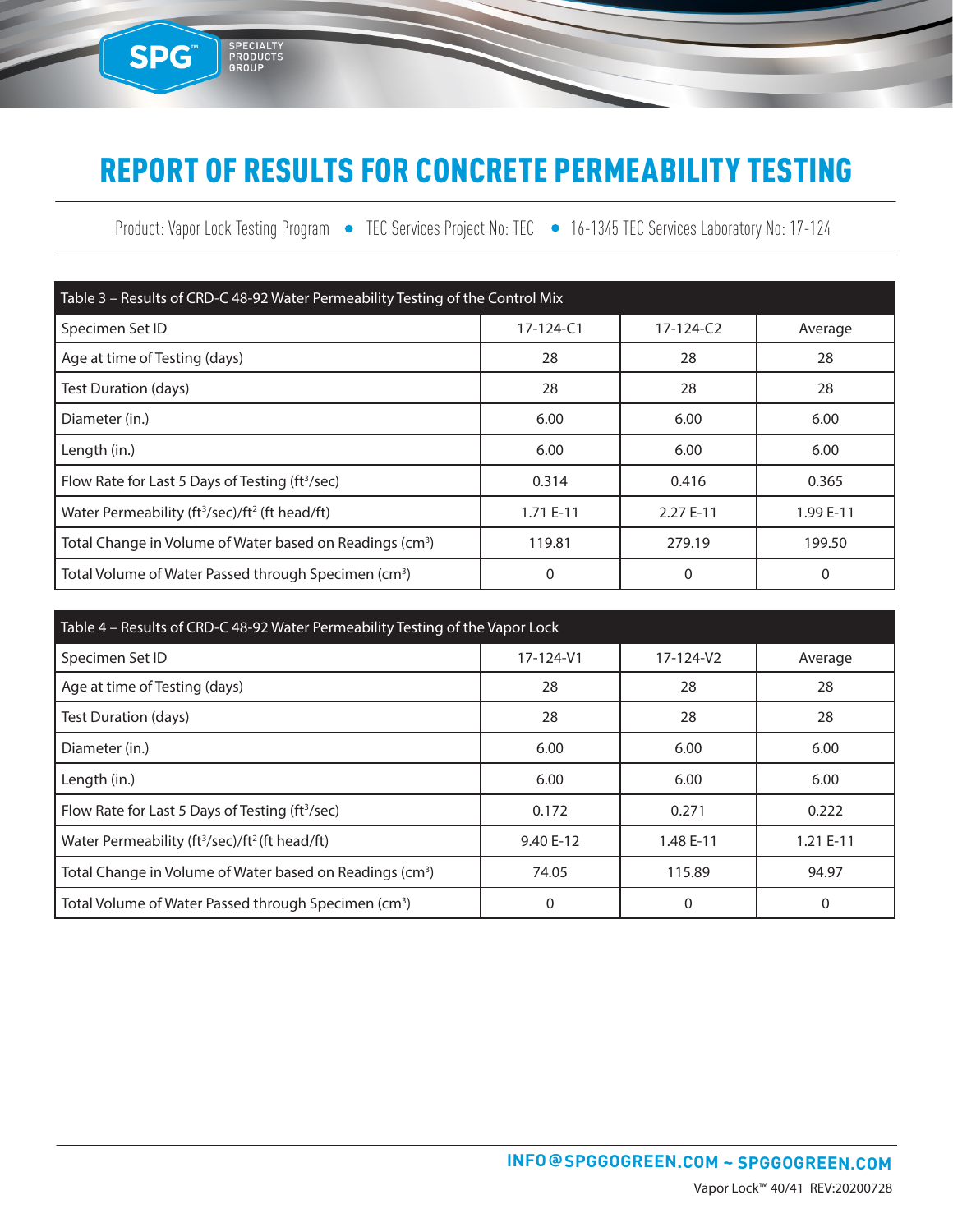# REPORT OF RESULTS FOR CONCRETE PERMEABILITY TESTING

SPG<sup>®</sup>

SPECIALTY<br>PRODUCTS<br>GROUP

Product: Vapor Lock Testing Program • TEC Services Project No: TEC • 16-1345 TEC Services Laboratory No: 17-124

| Table 5 - Results of CRD-C 48-92 Water Permeability Testing of the Other Mix |           |           |           |  |  |  |
|------------------------------------------------------------------------------|-----------|-----------|-----------|--|--|--|
| Specimen Set ID                                                              | 17-124-E1 | 17-124-E2 | Average   |  |  |  |
| Age at time of Testing (days)                                                | 28        | 28        | 28        |  |  |  |
| Test Duration (days)                                                         | 28        | 28        | 28        |  |  |  |
| Diameter (in.)                                                               | 6.00      | 6.00      | 6.00      |  |  |  |
| Length (in.)                                                                 | 6.00      | 6.00      | 6.00      |  |  |  |
| Flow Rate for Last 5 Days of Testing (ft <sup>3</sup> /sec)                  | 0.348     | 0.225     | 0.287     |  |  |  |
| Water Permeability (ft <sup>3</sup> /sec)/ft <sup>2</sup> (ft head/ft)       | 1.90 E-11 | 1.23 E-11 | 1.56 E-11 |  |  |  |
| Total Change in Volume of Water based on Readings (cm <sup>3</sup> )         | 238.83    | 97.79     | 168.31    |  |  |  |
| Total Volume of Water Passed through Specimen (cm <sup>3</sup> )             | 0         | 0         | 0         |  |  |  |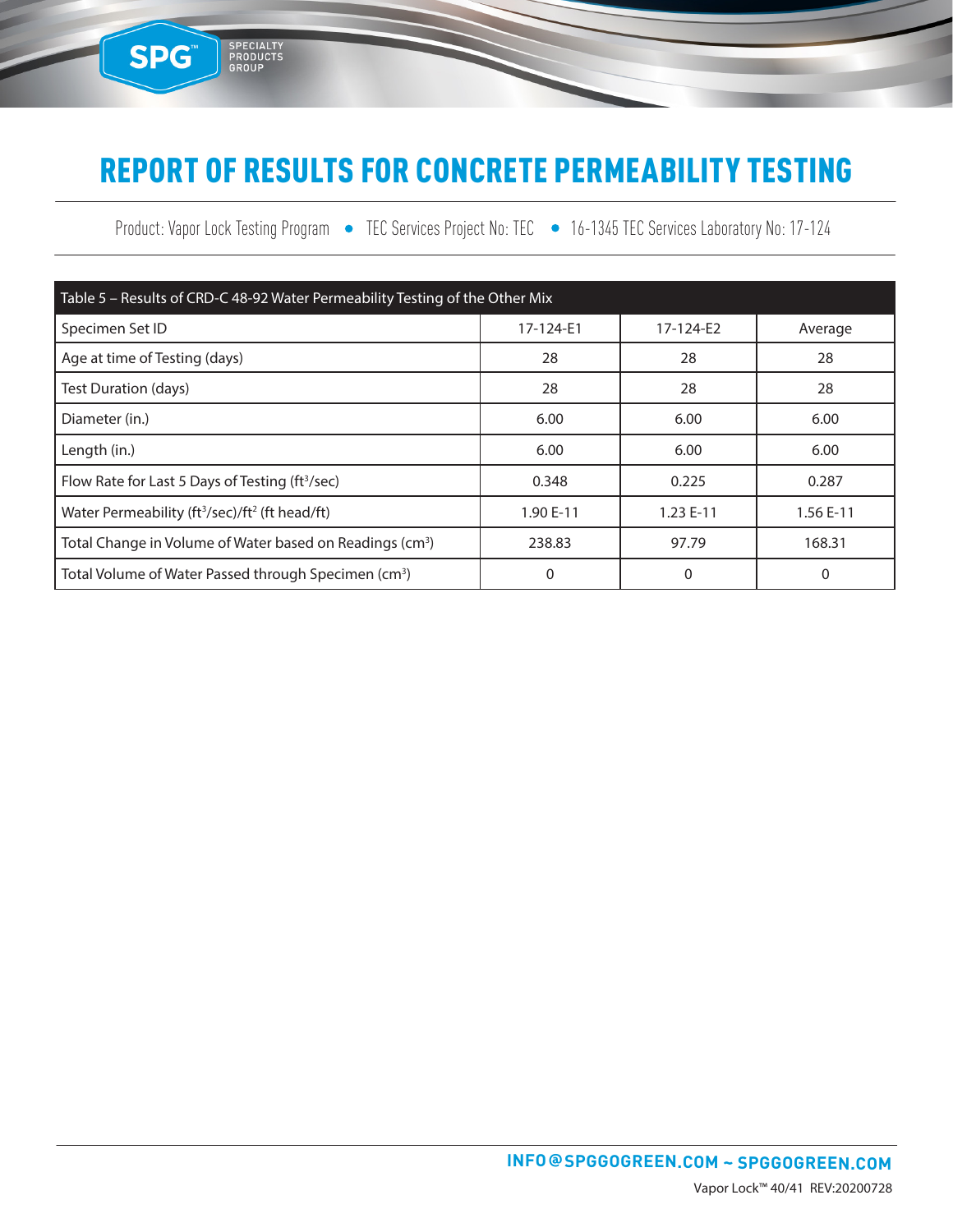SPG

SPECIALTY<br>PRODUCTS<br>GROUP

Project No: TEC 16-1345 • TEC Services Laboratory No: 17-124

| Table 1 - C441 Mix Proportions |                |                   |  |  |  |
|--------------------------------|----------------|-------------------|--|--|--|
| <b>MATERIAL</b>                | <b>CONTROL</b> | <b>VAPOR LOCK</b> |  |  |  |
| <b>Buzzi Cement</b>            | 400            | 400               |  |  |  |
| Vapor Lock                     | 0              | 0.26              |  |  |  |
| <b>Graded Pyrex Glass</b>      | 900            | 900               |  |  |  |
| Water                          | 217            | 218               |  |  |  |
| Flow (100-115%)                | 103            | 100               |  |  |  |

| Table 2 - Expansion Due to ASR Test Results (%)      |                        |                |                          |  |  |
|------------------------------------------------------|------------------------|----------------|--------------------------|--|--|
|                                                      | <b>LENGTH (INCHES)</b> |                | <b>LENGTH CHANGE (%)</b> |  |  |
|                                                      | <b>INITIAL</b>         | <b>14 DAYS</b> |                          |  |  |
| Control 1                                            | 0.0536                 | 0.0576         | 0.044                    |  |  |
| Control 2                                            | 0.0640                 | 0.0678         | 0.042                    |  |  |
| Control 3                                            | 0.0655                 | 0.0679         | 0.028                    |  |  |
| <b>AVERAGE</b>                                       |                        |                | 0.038                    |  |  |
| 17-124- IVL                                          | 0.0724                 | 0.0740         | 0.020                    |  |  |
| I 7-124-2VL                                          | 0.0665                 | 0.0677         | 0.016                    |  |  |
| 17-124-3VL                                           | 0.0600                 | 0.0614         | 0.018                    |  |  |
| Reference                                            | 0.0438                 | 0.0434         |                          |  |  |
| <b>AVERAGE</b>                                       |                        |                | 0.01                     |  |  |
| <b>REDUCTION OF MORTAR EXPANSION AS % OF CONTROL</b> |                        |                | 52.6                     |  |  |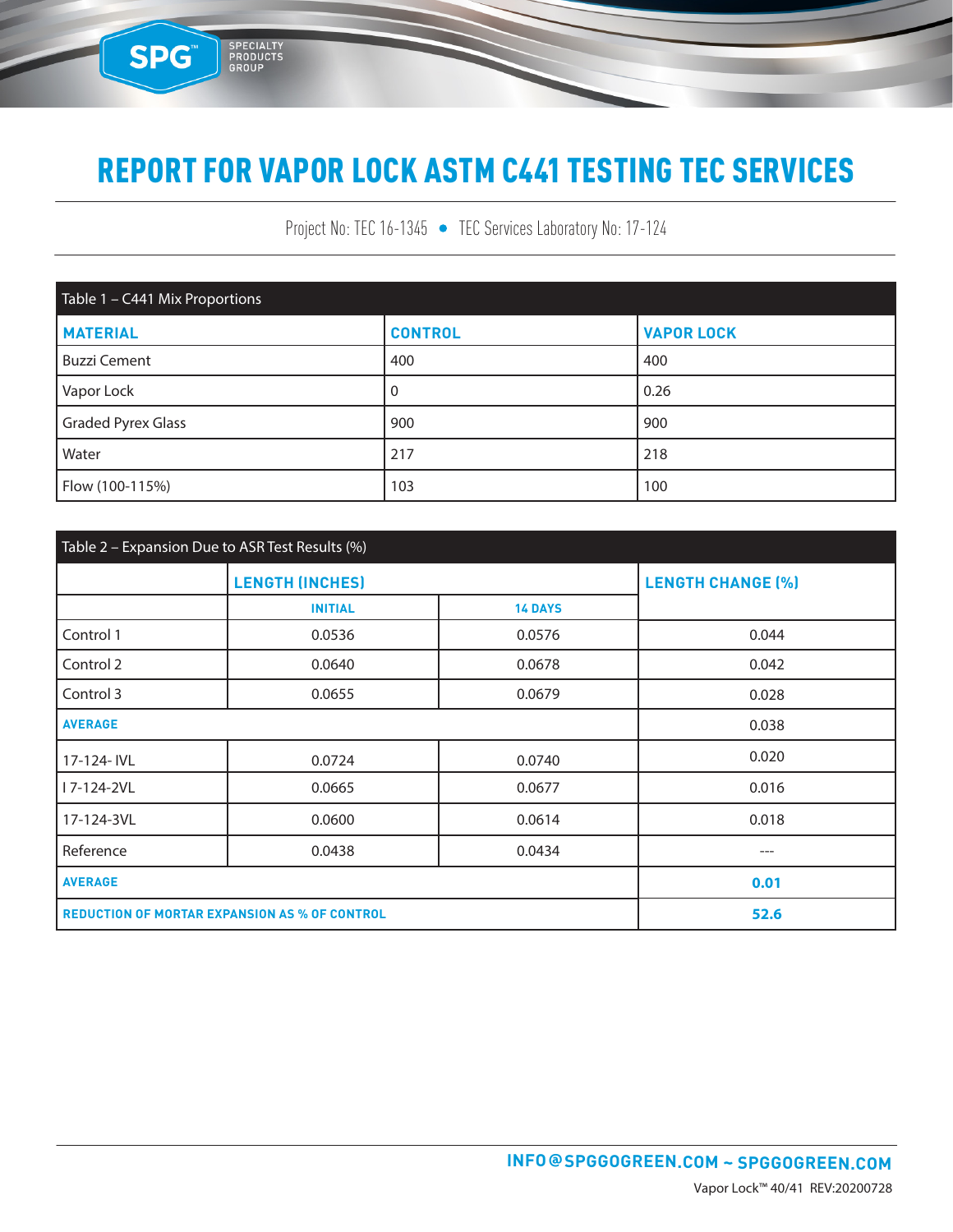Project No: TEC 16-1345 • TEC Services Laboratory No: 17-124 TEC SENICES LADORATORY NO: 17-124



#### **Expansion Due to ASR**

#### **RAPID CHLORIDE PERMEABILITY IN ACCORDANCE WITH CARBONATE SILICATE (CSA) A23.2-23C STANDARD TEST METHOD FOR ELECTRICAL INDICATION OF CONCRETE'S ABILITY TO RESIST CHLORIDE ION PENETRATION**

*Test Results are provided in the table below*

SPG™

3E-09

5E-09

SPECIALTY<br>PRODUCTS<br>GROUP

6E-09

| <b>CONCRETE MIX INFORMATION</b> |                 |                      |                                           |                           | Charge<br>Passed in 6 | Age at                       |                     |                |
|---------------------------------|-----------------|----------------------|-------------------------------------------|---------------------------|-----------------------|------------------------------|---------------------|----------------|
| ID NO.                          | <b>MIX CODE</b> | <b>I DATE CAST I</b> | <b>DESIGN</b><br><b>STRENGTH</b><br>(MPA) | <b>AIR CONTENT</b><br>(%) | <b>SLUMP</b><br>(MM)  | <b>CEMENT</b><br><b>TYPE</b> | hours<br>(coulombs) | Test<br>(days) |
| 2421                            |                 | Fe 1                 |                                           |                           |                       |                              | 1045                | 68             |
| 2422                            | 612401          | 7/16                 | 35                                        | 5.8                       | 85                    | GU                           | 1071                | 91             |

|                             | 07/02/16                      | 07/09/16                        | 07/16/16                       | 07/23/16                       |
|-----------------------------|-------------------------------|---------------------------------|--------------------------------|--------------------------------|
| Mix Design                  | Ave. 7 days in Air<br>Storage | Ave. 1 4 days in Air<br>Storage | Ave. 21 days in Air<br>Storage | Ave. 28 days in Air<br>Storage |
| RRM0938 with Vapor Lock™    | 0.010%                        | 0.017%                          | 0.019%                         | 0.029%                         |
| RRM0938 with no Vapor Lock™ | 0.013%                        | 0.024%                          | 0.029%                         | 0.037%                         |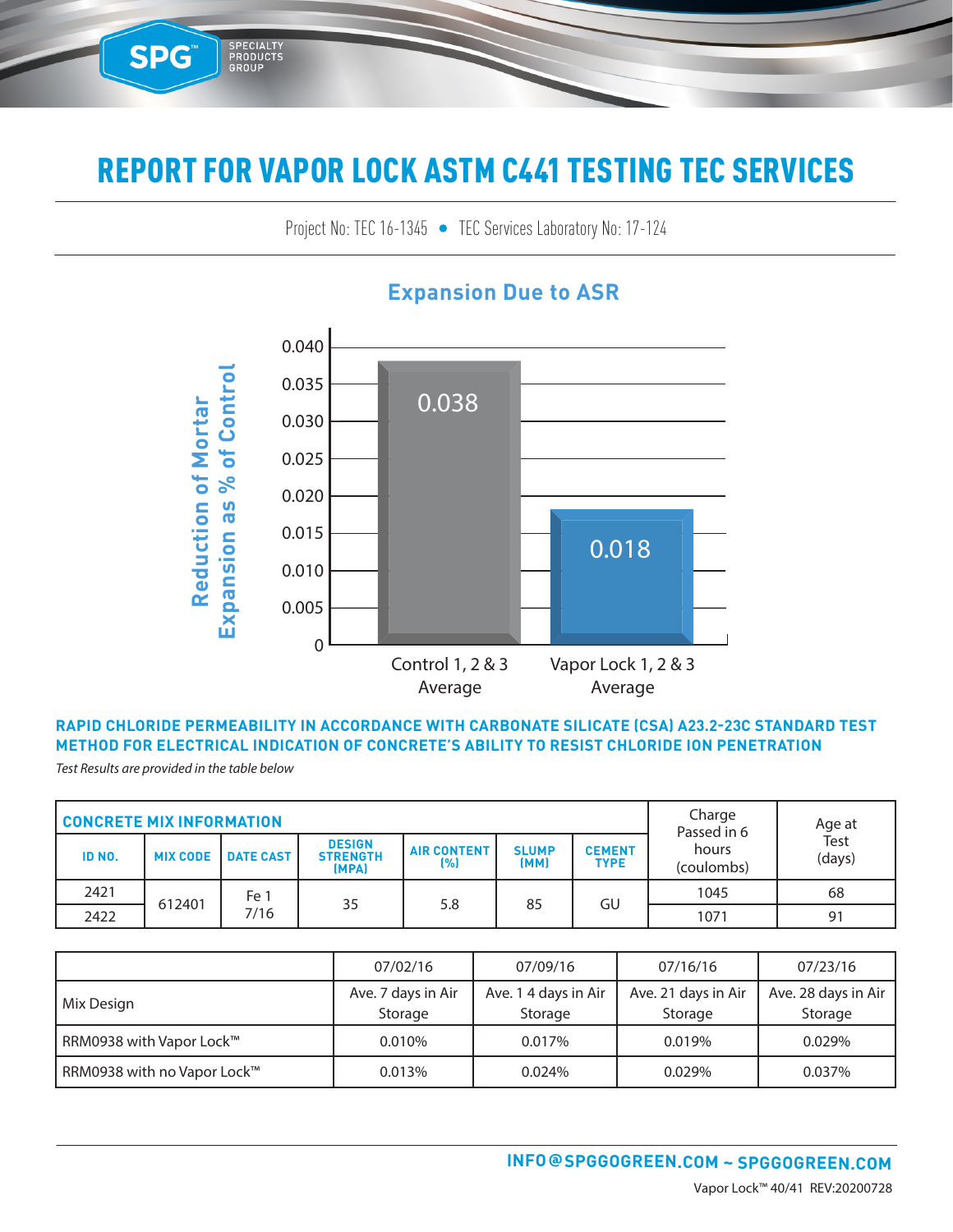SPG™

SPECIALTY<br>PRODUCTS<br>GROUP

Project No: TEC 16-1345 • TEC Services Laboratory No: 17-124

| D5084 Testing             |                                   |                     |
|---------------------------|-----------------------------------|---------------------|
| <b>SAMPLE LOCATION</b>    | <b>SAMPLE DESCRIPTION</b>         | <b>I MIX DESIGN</b> |
| Roof Level Suspended Slab | Concrete cylinder with Vapor Lock | V6000PT2            |

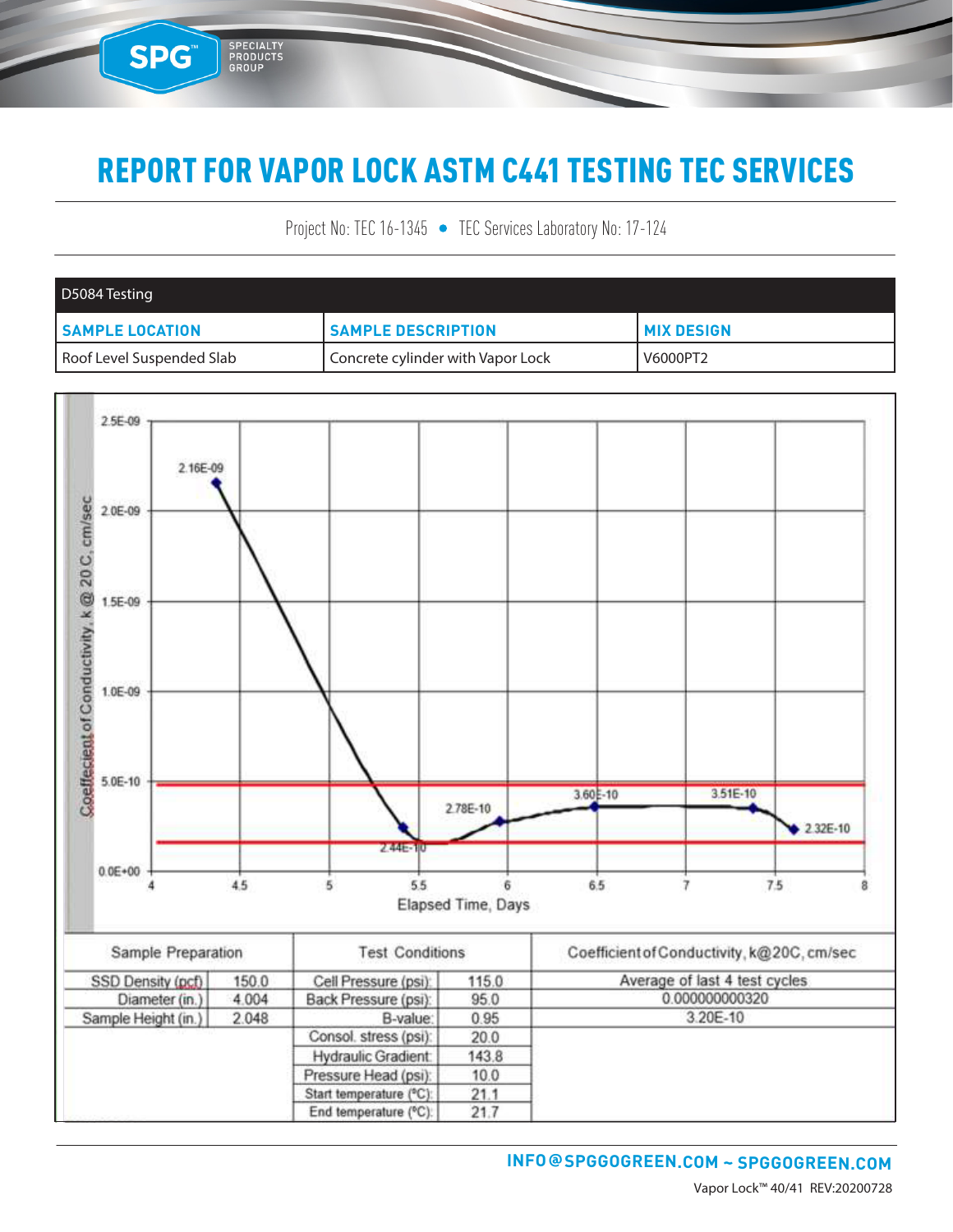**SPG™** 

SPECIALTY<br>PRODUCTS<br>GROUP

Project No: TEC 16-1345 • TEC Services Laboratory No: 17-124

**Shrinkage compared with SRA & Vapor Lock™ shows an average 27% decrease in shrinkage when using Vapor Lock™**



0.040 **Strength testing shows Vapor Lock™ increased strength by an average 4%**